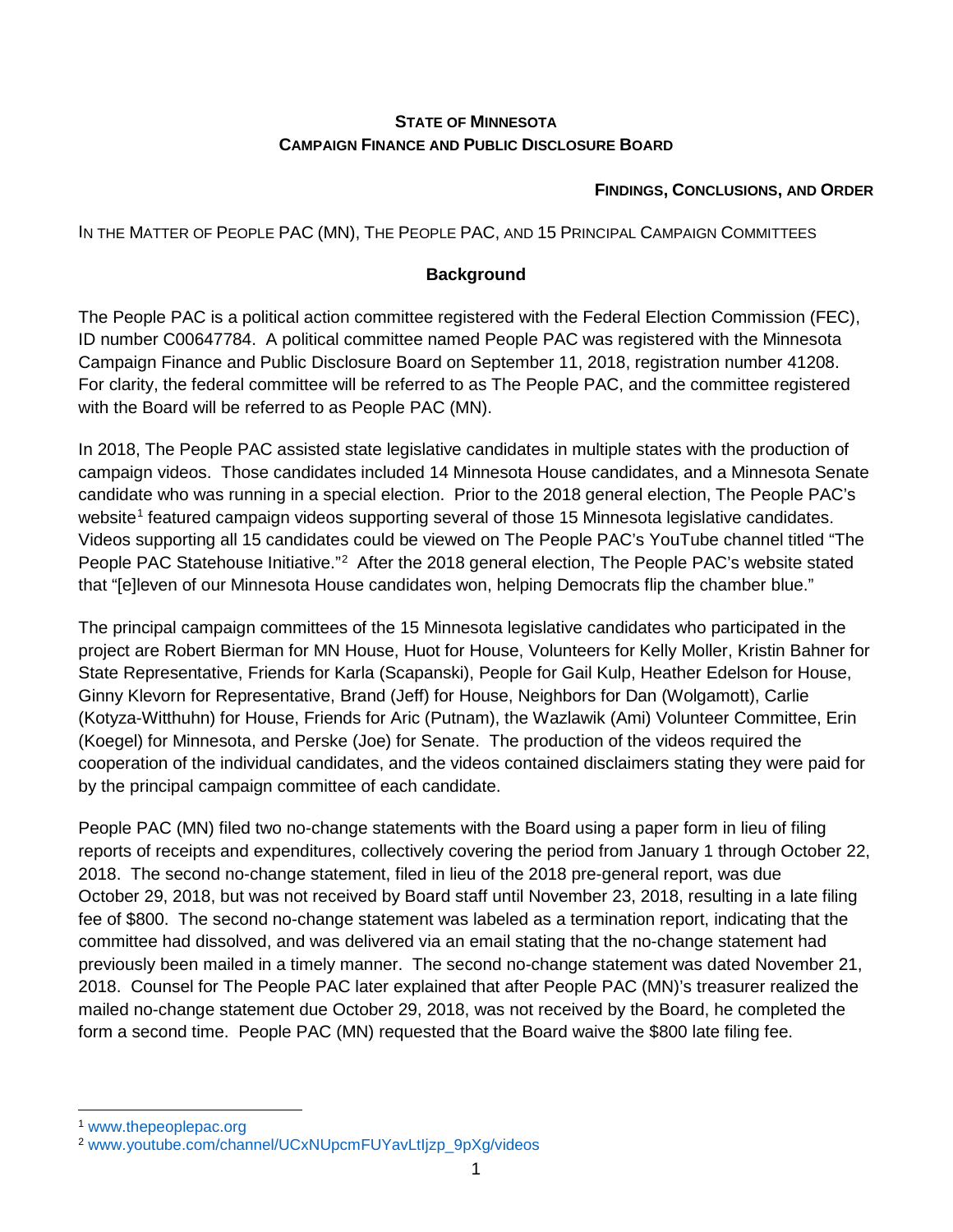Each no-change statement declared that People PAC (MN) had no cash balance, did not receive any contributions or income, and did not make any expenditures or give any contributions. Because no outgoing contributions or other disbursements were disclosed by People PAC (MN) despite the website's claim that The People PAC assisted several Minnesota legislative candidates, the Board's executive director opened a staff review in January 2019.

Fourteen of the 15 principal campaign committees eventually disclosed an in-kind contribution valued at \$982 from "Colleen Steward." Each principal campaign committee described the contribution as consisting of video production, digital ads, video ads, or something similar. Because none of the principal campaign committees disclosed The People PAC or People PAC (MN) as a contributor or vendor, the Board's executive director expanded the staff review to include the 15 principal campaign committees in late-February of 2019.

Colleen Needles Steward is the CEO of a media production company headquartered in Minnesota. In response to inquiries from Board staff, her legal counsel explained that in April 2018, a colleague of Ms. Needles Steward told her about the efforts of The People PAC to help elect state legislative candidates and asked if she would like to become involved. Ms. Needles Steward then communicated via email and telephone with Michael Hirschorn, who has served as The People PAC's treasurer since it registered with the FEC in June 2017.

In late summer of 2018, Ms. Needles Steward, Mr. Hirschorn, and The People PAC's political director, Christine Bachman, began discussing a plan to produce campaign videos for Minnesota legislative candidates. Mr. Hirschorn and Ms. Bachman contacted the DFL House Caucus to help identify candidates who would participate and thereby receive in-kind contributions in the form of video production services. Representative Jamie Long, who at the time was a first-time Minnesota House candidate, began contacting candidates on behalf of the DFL House Caucus, asking if they were interested in having campaign videos produced for them by The People PAC, free of charge. Mr. Long and Sarah Burt, a campaign director for the DFL House Caucus, served as liaisons between The People PAC and the candidates. Cassie Tommerdahl, a field director with the DFL Senate Caucus, served as a liaison between The People PAC and the Perske committee, and in some cases between the DFL House Caucus and the Perske committee.

Emails produced during the course of the staff review show that Mr. Long contacted the candidates on August 31, 2018, inviting them to participate in the project. The emails sent to candidates stated that Mr. Long was "helping coordinate free digital ad filming that is being offered by the group People PAC." The emails explained that each candidate "would have to have room left in your PAC limit, as the filming will count as a \$1K in kind contribution to your campaign." The limit referenced in Mr. Long's emails is the aggregate special source contribution limit, which applies to candidates and includes contributions from lobbyists, political committees and funds, and associations not registered with the Board.<sup>[3](#page-1-0)</sup> The aggregate special source limit for the 2017-2018 election cycle was \$13,100 for Minnesota House candidates. The aggregate special source limit applicable to the Perske committee's special election campaign for Senate District 13 was \$18,900.

Mr. Long's emails to the candidates reflected the belief of the DFL House Caucus, at that time, that the proportional cost of the video production services provided to each candidate would be reported by each

<span id="page-1-0"></span> <sup>3</sup> [Minn. Stat. § 10A.27, subd. 11.](https://www.revisor.mn.gov/statutes/cite/10A.27#stat.10A.27.11)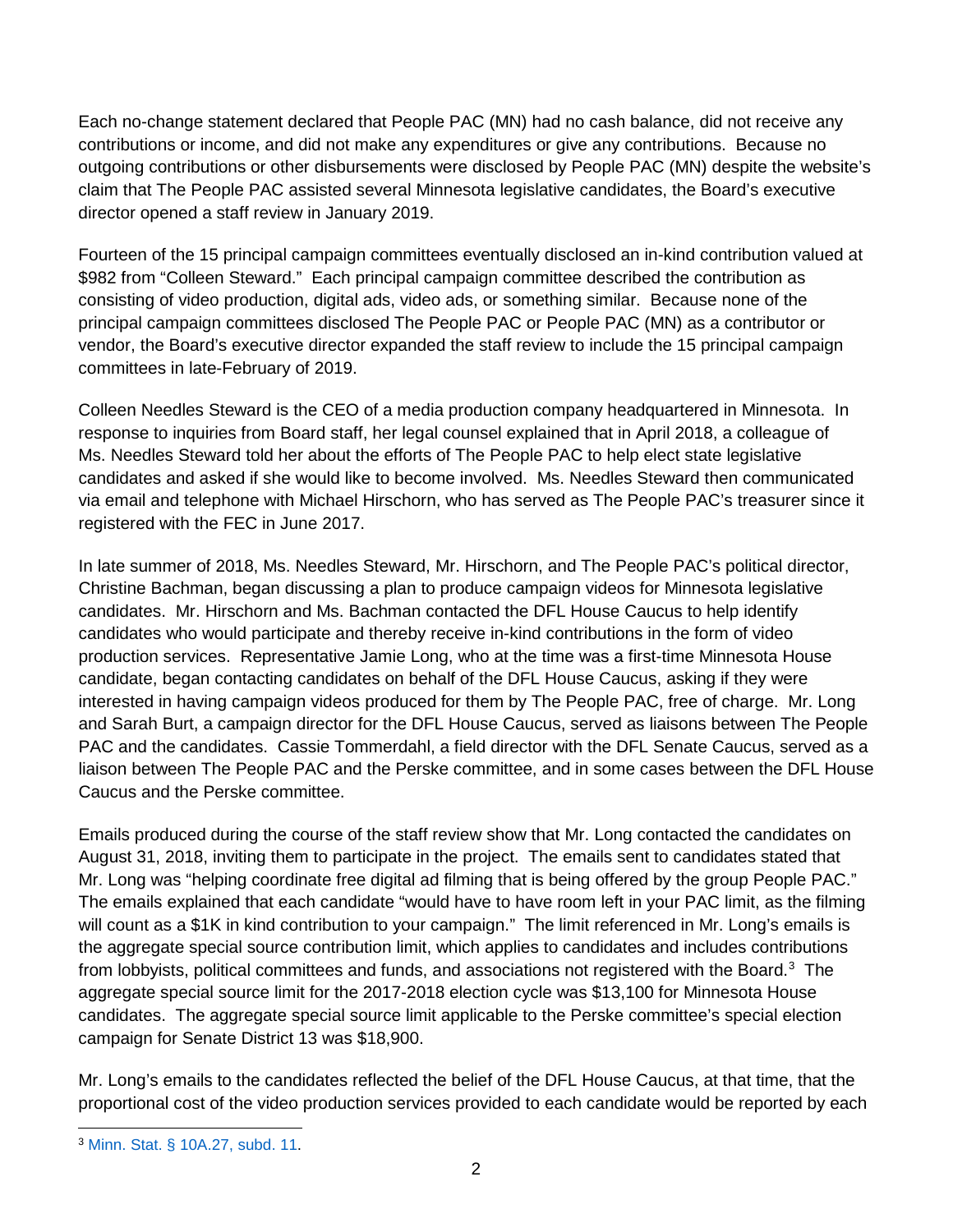principal campaign committee as an in-kind contribution from a political committee or fund registered with the Board. That political committee or fund had yet to be registered with the Board when the candidates were initially contacted by Mr. Long in late-August. However, on September 11, 2018, Board staff received an email from Mr. Hirschorn's executive assistant containing the completed form required for People PAC (MN) to be registered as a political committee with the Board. Mr. Hirschorn was identified as both the treasurer and chair for the committee. The People PAC's executive director, Mara Gerstein, was copied on that email.

The week prior to filming, the candidates received an email from Mr. Long inviting them to participate in a 30-minute telephone call with Ms. Bachman, who would provide coaching regarding the videos. The candidates also received an email from a producer with SALTY Features LLC, asking the candidates to provide photographs to be incorporated into their campaign videos. Filming took place at the Minnesota office of Ms. Needles Steward's company from September 10 through September 12, 2018. Ms. Bachman traveled to Minnesota to attend the filming.

Counsel for Ms. Needles Steward has explained that employees of her company

volunteered to work on the filming and production of the videos outside of their work hours. A representative of The People PAC was involved throughout the process and provided direction regarding the filming, formatting, editing, and final production of the videos.

Counsel for Ms. Needles Steward stated that "with the exception of providing brief comments on a rough edit," Ms. Needles Steward "was not directly involved in either the filming or … the production of the videos." Ms. Needles Steward paid her company \$6,078.14 for the costs associated with the videos, including "equipment rentals, production services, and the compensation paid to contractors who did not volunteer their time."

Emails produced during the course of the staff review show that after filming, there was renewed discussion as to how the services provided should be reported to the Board by each principal campaign committee. Ms. Gerstein emailed Mr. Long and Ms. Burt on September 17, 2018, suggesting that the cost of producing the videos be reported by each principal campaign committee as an in-kind contribution given directly by Ms. Needles Steward. Ms. Burt responded, stating that the DFL House Caucus believed that People PAC (MN) should be reported as the source of the in-kind contributions. The following day, Ms. Gerstein emailed Ms. Burt stating that legal counsel for The People PAC recommended that the cost of the videos be reported by each principal campaign as an in-kind contribution from Ms. Needles Steward. The email explained as follows:

The People PAC isn't paying for the ads and the producer can't give an in-kind to the PAC over \$5,000 (so we can't accept the in kind from the producer).<sup>[4](#page-2-0)</sup> Instead, the donation is coming direct from the person who put the ads together.

Ms. Burt then prepared a blank "In-Kind Contribution Form" that could be used to describe the source, nature, and value of the contributions, and provided that form to People PAC (MN). People PAC (MN)

<span id="page-2-0"></span> <sup>4</sup> Ms. Gerstein appears to have been paraphrasing an email from counsel for The People PAC, who in turn appears to have been referencing [52 U.S.C. § 30116 \(a\) \(1\) \(C\)](http://uscode.house.gov/view.xhtml?req=granuleid:USC-prelim-title52-section30116&num=0&edition=prelim) and [11 CFR 110.1 \(d\),](https://www.fec.gov/regulations/110-1/2019-annual-110) which generally limit contributions to a federal political action committee to \$5,000 per individual, per year.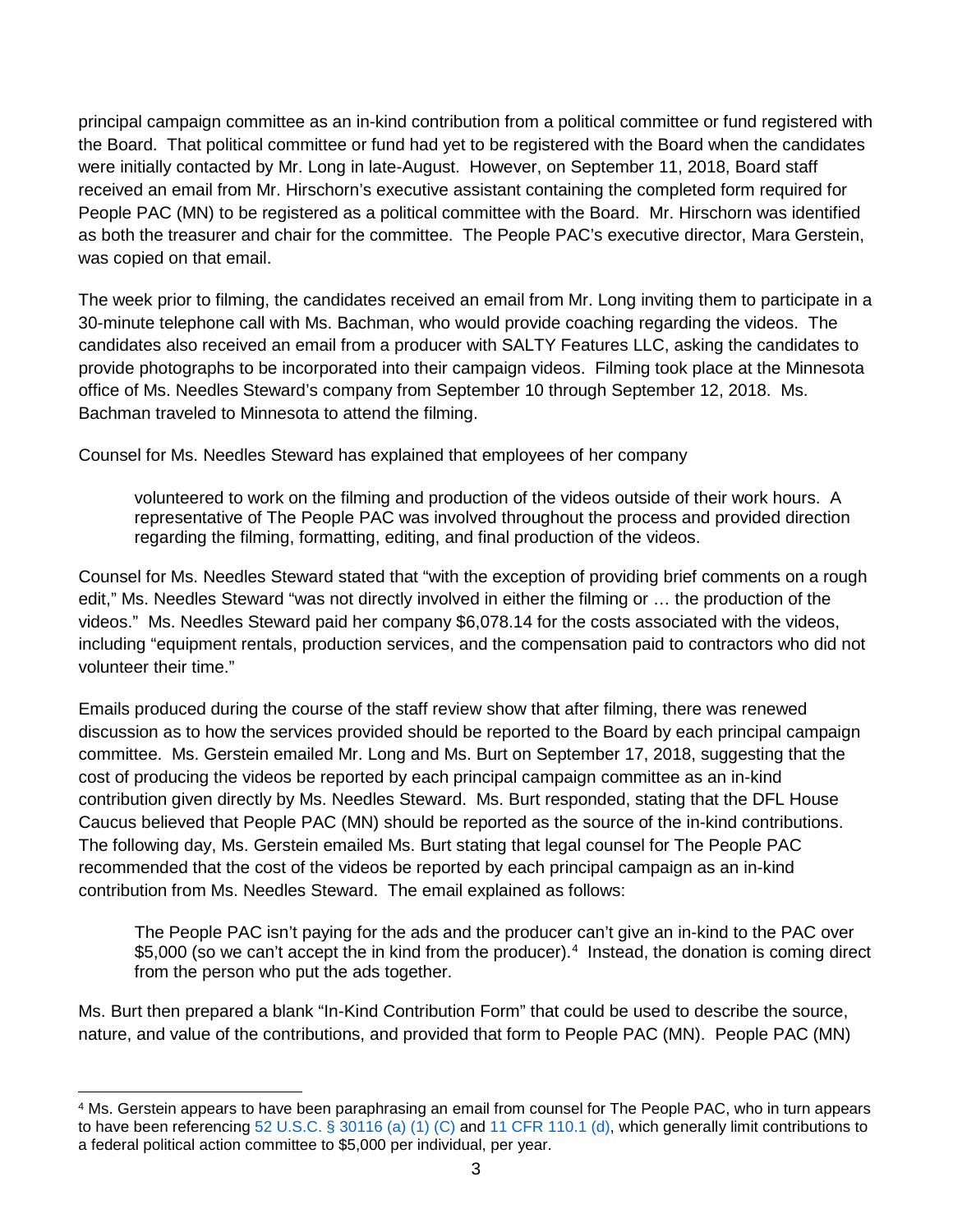and the DFL House Caucus later instructed the individual principal campaign committees to disclose Ms. Needles Steward as the source of the contributions, rather than People PAC (MN).

In mid-October of 2018, Ms. Bachman sent emails to the candidates containing hyperlinks to a file hosting service where they could download a copy of their completed campaign video. Both full-length and shorter versions of the videos were produced for at least 14 of the 15 candidates. One candidate used her video at a fundraising event held on October 14, 2018, and several candidates used their videos in Facebook advertisements, starting as early as October 17, 2018. Heather Edelson decided not to use the video and her principal campaign committee did not disclose an in-kind contribution related to her video.

The People PAC has stated that it did not pay for the distribution of the videos, and its efforts in uploading the videos to YouTube and displaying the videos on its website were designed to promote the work of The People PAC, not the candidacies of the individuals featured in the videos. Likewise, counsel for Ms. Needles Steward, the DFL House Caucus, and the DFL Senate Caucus has stated that neither Ms. Needles Steward nor the caucuses paid for the distribution of the videos.

On October 19, 2018, Ms. Gerstein completed the "In-Kind Contribution Form" and emailed it to Ms. Burt and one of the House candidates. Ms. Burt sent the form to the principal campaign committees of the remaining House candidates as well as Ms. Tommerdahl, who in turn provided it to the Perske committee. The completed form declared that the in-kind contributions consisted of "digital ads" valued at "\$982 per candidate," given on October 19, 2018, by "Colleen Steward." The document listed Ms. Needles Steward's address, phone number, email address, employer, and occupation. Counsel for The People PAC has explained that "Ms. Gerstein prepared the in-kind contribution letters because Ms. Needles Steward was preoccupied with a family medical issue. Ms. Gerstein estimated the expenses that Ms. Needles Steward had incurred in creating and producing the videos. It was a good faith estimate based on The People PAC's experience in other states, like North Carolina and Florida."

A central question that the Board's staff review sought to answer is whether the costs associated with the video production services should have been reported as in-kind contributions to the principal campaign committees from The People PAC or from People PAC (MN), either in whole or in part. In response to inquiries from Board staff, legal counsel for The People PAC has estimated the amounts that The People PAC paid its staff and vendors for services related to the videos produced for Minnesota legislative candidates in 2018. The People PAC paid \$855.17 for Ms. Bachman's travel to Minnesota to attend the filming of the videos, an estimated \$6,300 to Ms. Bachman and \$172 to Ms. Gerstein in compensation related to the videos, and an estimated \$122 to Salty Features LLC for services related to the videos. When the total of \$7,449.17 is divided by 15 candidates, the prorated amount per candidate is \$496.61. If the amount of \$6,078.14 paid by Ms. Needles Steward is included in the total amount spent, the total is \$13,527.31 and the prorated amount per candidate is \$901.82.

In some other states where The People PAC helped produce campaign videos for state legislative candidates, those candidates reported receiving in-kind contributions directly from The People PAC. For example, several Florida legislative candidates reported receiving in-kind contributions from The People PAC valued at \$991 and several North Carolina legislative candidates reported receiving in-kind contributions from The People PAC valued at \$953. Counsel for The People PAC has explained that in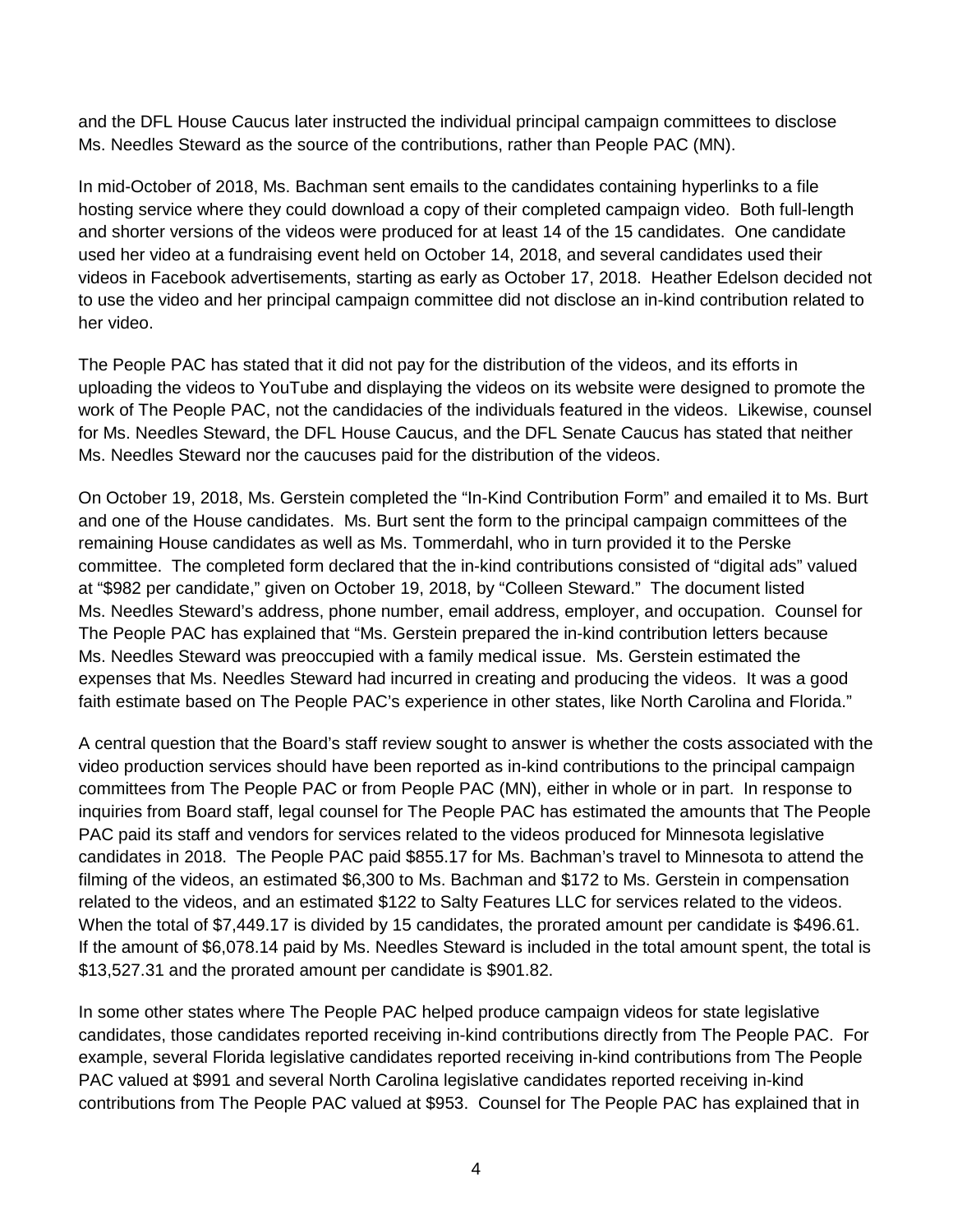those states, The People PAC paid "third-party vendors to provide services to candidates," whereas in Minnesota the services provided were paid for by Ms. Needles Steward.

Whether the costs associated with the videos for the Minnesota legislative candidates were a contribution from The People PAC or People PAC (MN), instead of directly from an individual (Ms. Needles Steward), is particularly important to five of the 15 Minnesota legislative candidates. Without including those costs, four of the candidates came close to reaching the aggregate special source limit, which includes contributions from lobbyists, political committees and funds, and associations not registered with the Board, and one candidate exceeded that limit.

Not including the value of the videos, the Edelson committee stayed below the aggregate special source limit by \$154.41, the Klevorn committee stayed below the limit by \$164.41, the Perske committee stayed below the limit by \$25, and the Brand committee stayed below the limit by \$850. According to its 2018 year-end report, the Koegel committee exceeded the aggregate special source limit by \$1,825.59. If each of the 15 principal campaign committees involved are required to report having received an in-kind contribution of \$901.82 from a special source contributor, the Edelson committee will have exceeded the limit by \$747.41, the Klevorn committee will have exceeded the limit by \$737.41, the Perske committee will have exceeded the limit by \$876.82, the Brand committee will have exceeded the limit by \$51.82, and the Koegel committee will have exceed the limit by a total of \$2,727.41.

#### **Analysis**

### **Circumvention**

Minnesota Statutes section 10A.29 provides that an individual or association that tries to circumvent Chapter 10A "by redirecting a contribution through, or making a contribution on behalf of, another individual or association is guilty of a gross misdemeanor and subject to a civil penalty."

Because of the change in the direction given to candidates regarding the source of the contributions and because several of the candidates came close to exceeding the aggregate special source contribution limit, Board staff was concerned that there may have been an attempt to circumvent the aggregate special source limit by directing the candidates to report the source of the contributions as being an individual rather than a political committee or an association not registered with the Board. However, the individuals involved have denied considering the aggregate special source limit in deciding how the inkind contributions ought to be reported. Additionally, emails sent to Ms. Gerstein by The People PAC's legal counsel, and to Ms. Burt by Ms. Gerstein, on September 18, 2018, provide an alternate explanation. Those emails appear to reference a \$5,000 limit on the amount Ms. Needles Steward could give to The People PAC under federal law.<sup>[5](#page-4-0)</sup> What appears to be missing from the analysis summarized in Ms. Gerstein's email to Ms. Burt is the fact that the federal limit does not apply to an entity that only receives contributions and makes expenditures for the purpose of influencing Minnesota state elections.<sup>[6](#page-4-1)</sup> Ms. Needles Steward could have given a contribution in any amount to People PAC (MN), and there was

<span id="page-4-0"></span> <sup>5</sup> *See* [52 U.S.C. § 30116 \(a\) \(1\) \(C\)](http://uscode.house.gov/view.xhtml?req=granuleid:USC-prelim-title52-section30116&num=0&edition=prelim) and [11 CFR 110.1 \(d\),](https://www.fec.gov/regulations/110-1/2019-annual-110) which generally limit contributions to a federal political action committee to \$5,000 per individual, per year.

<span id="page-4-1"></span><sup>6</sup> *See* the definitions of the terms "political committee," "expenditure," and "contribution," at [52 U.S.C. § 30101](http://uscode.house.gov/view.xhtml?req=granuleid:USC-prelim-title52-section30101&num=0&edition=prelim) and [11 CFR Part 100,](https://www.fec.gov/regulations/100) which apply to the \$5,000 contribution limit codified at [52 U.S.C. § 30116 \(a\) \(1\) \(C\)](http://uscode.house.gov/view.xhtml?req=granuleid:USC-prelim-title52-section30116&num=0&edition=prelim) and [11 CFR](https://www.fec.gov/regulations/110-1/2019-annual-110)  [110.1 \(d\).](https://www.fec.gov/regulations/110-1/2019-annual-110)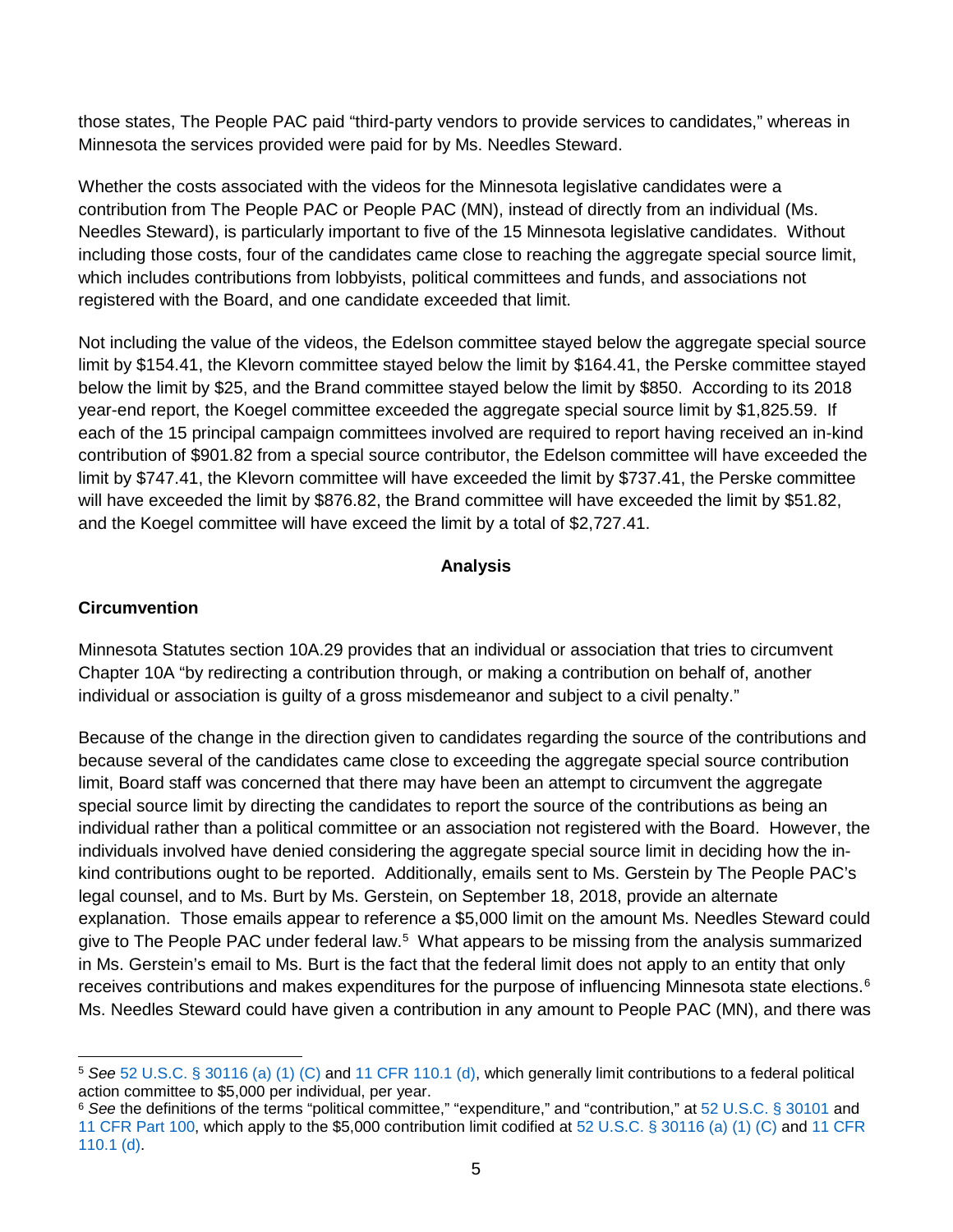no need to route such a contribution through a political action committee registered with the FEC. Although based on an incorrect legal interpretation, the reason given in the emails for the change in direction supports the conclusion that there was no intent to circumvent the aggregate special source limit.

### **Registration and Reporting of the Contributions**

Minnesota Statutes section 10A.14, subdivision 1, requires an association to register with the Board within 14 days of making contributions that exceed \$750 to Minnesota state candidates. There is an exception to the registration requirement for an association that makes contributions to three or less Minnesota candidates, committees, funds, or party units in a calendar year.<sup>[7](#page-5-0)</sup> If an association makes contributions to more than three Minnesota candidates, committees, funds, or party units in a calendar year, and the total value of the contributions exceeds \$750, the association must register with the Board within the 14-day period. Minnesota Statutes section 10A.20, subdivision 3, requires a political committee registered with the Board to report all contributions received and all expenditures made during the reporting period.

The videos in this matter were approved expenditures made on behalf of the candidate committees. An approved expenditure is an in-kind contribution to the candidate committee on whose behalf it was made. The issue here is which individual or entity made those approved expenditures and the corresponding inkind contributions. Because there is nothing in the record to indicate that Ms. Needles Steward knew which specific candidates would benefit from her payment at the time the video production costs were incurred, she did not make an expenditure "on behalf of a candidate," pursuant to Minnesota Statutes section 10A.01, subdivision 4, nor did she make coordinated expenditures pursuant to Minnesota Statutes sections 10A.175, subdivision 5, and 10A.176.

While the DFL House Caucus was involved in identifying potential candidates for the videos and in coordinating communications for the project, the videos were ultimately provided to the 15 principal campaign committees by The People PAC. Moreover, The People PAC played a direct role in preproduction and post-production work, and incurred significant costs related to the videos, while the DFL House Caucus did not. Thus, The People PAC was responsible for the approved expenditures and the corresponding in-kind contributions to the principal campaign committees.

Because The People PAC made in-kind contributions to more than three Minnesota candidates in a calendar year and the aggregate amount of those contributions exceeded \$750, The People PAC was required to register a political committee in Minnesota, which it did. People PAC (MN) registered with the Board on September 11, 2018.

People PAC (MN) filed pre-primary and pre-general reports of receipts and expenditures that disclosed no activity during the reporting periods. These filings were incorrect. Specifically during the two reporting periods, People PAC (MN) should have reported receiving both an in-kind contribution from Ms. Needles Steward of \$6,078.14 in the form of video production services, and in-kind contributions from The People PAC totaling \$7,449.17 in the form of the staff and travel costs it incurred related to the videos for Minnesota legislative candidates. People PAC (MN) should have also reported giving in-kind

<span id="page-5-0"></span> <sup>7</sup> [Minn. Stat. § 10A.27, subd. 13.](https://www.revisor.mn.gov/statutes/cite/10A.27#stat.10A.27.13)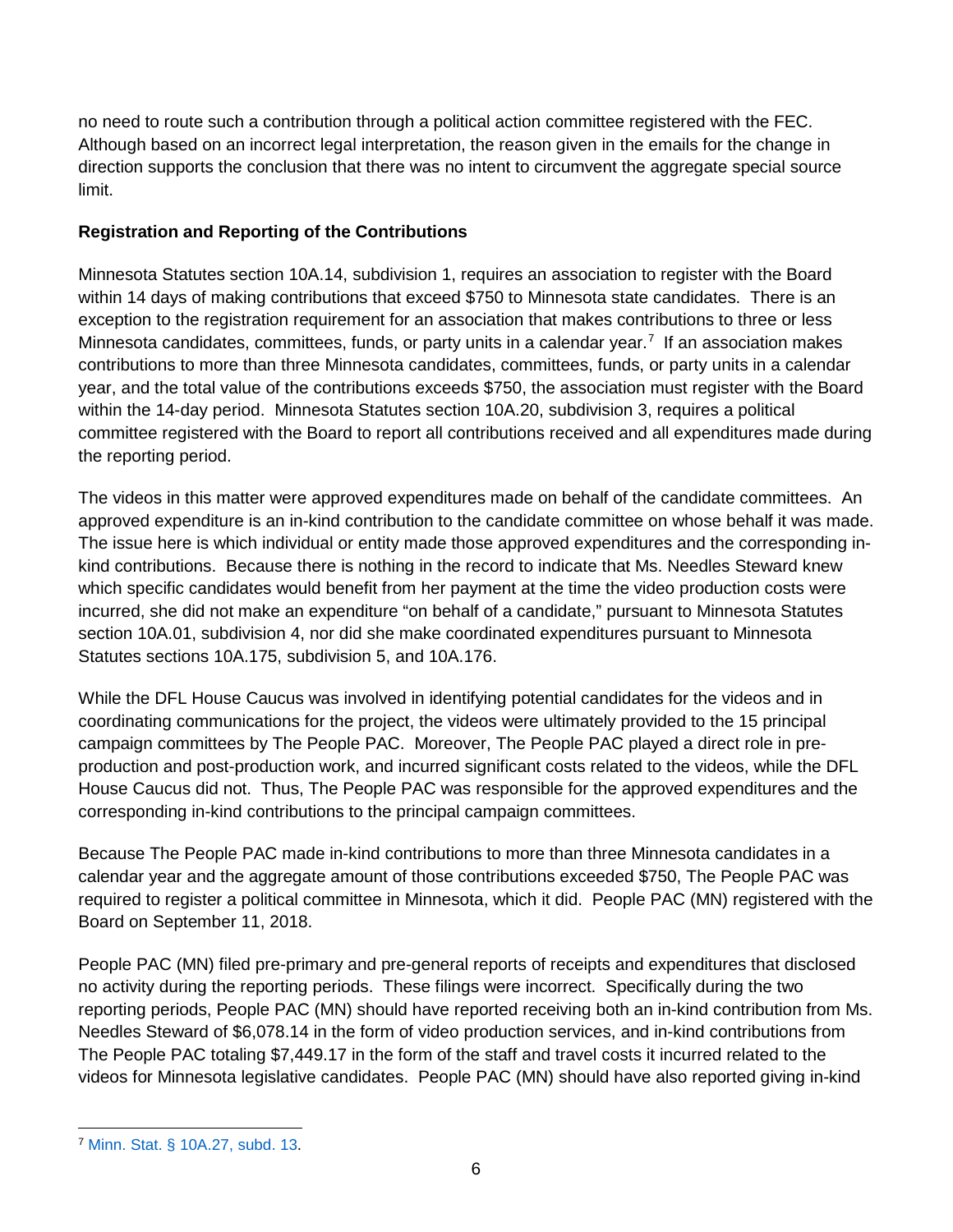contributions to the 15 principal campaign committees of \$901.82 each, consisting of the prorated total amount paid by Ms. Needles Steward and The People PAC related to the videos.

### Costs Paid by Ms. Needles Steward

The People PAC offers two primary objections to the reporting method described above. The first objection concerns the costs paid by Ms. Needles Steward. The People PAC argues that Ms. Needles Steward was properly disclosed as having given contributions to the principal campaign committees because she paid her company directly for the production costs. The People PAC also argues that reporting a contribution from Ms. Needles Steward to People PAC (MN) would have resulted in a violation of the prohibition on earmarking of contributions under Minnesota Statutes section 10A.16.

However, the responses provided by counsel for Ms. Needles Steward demonstrate that while Ms. Needles Steward knew that the candidates that would benefit would be DFL legislative candidates, she did not play a role in selecting the particular candidates and did not know which candidates would participate in the project. Rather, the individual candidates were selected by the DFL House Caucus, at the request of The People PAC. Minnesota Statutes section 10A.16 prohibits accepting a contribution "with the express or implied condition that the contribution or any part of it be directed to a particular candidate." Nothing in the record indicates that Ms. Needles Steward directed that her contribution benefit any particular candidate.

Likewise, Ms. Needles Steward did not give contributions to the individual principal campaign committees because there is nothing in the record indicating that Ms. Needles Steward was aware of which specific candidates would participate in the project at the time the video production costs were incurred. While Ms. Needles Steward was the source of the money and thereby should have been disclosed as a contributor to People PAC (MN), she could not have given contributions to the individual principal campaign committees without knowing which candidates she was supporting.

The People PAC argues that "Minnesota law explicitly requires the 'spender' associated with an 'approved expenditure' to report an in-kind contribution to the benefitting candidate," citing Minnesota Statutes sections 10A.175, subdivision 6, and 10A.01, subdivision 4, in support of that proposition. "Spender" is a term, defined by Minnesota Statutes section 10A.175, subdivision 6, which is used within Chapter 10A solely in reference to coordinated expenditures.<sup>[8](#page-6-0)</sup> The term "spender" has no relevance to approved expenditures unless they are approved expenditures solely by virtue of the fact that they are coordinated expenditures pursuant to Minnesota Statutes section 10A.175, subdivision 5. Moreover, individuals are not required to file reports with the Board disclosing their contributions to committees registered with the Board. In this case, the individual who paid the production costs should have been disclosed by People PAC (MN) as an in-kind contributor, and People PAC (MN) in turn should have reported giving in-kind contributions to the principal campaign committees.

## Costs Paid by The People PAC

The second objection lodged by The People PAC concerns the expenses incurred by The People PAC related to the videos. Those costs include the proportion of staff compensation attributable to the Minnesota videos and reimbursements to staff for expenses related to the videos. The People PAC

<span id="page-6-0"></span> <sup>8</sup> *See* Minn. Stat. §§ [10A.176,](https://www.revisor.mn.gov/statutes/cite/10A.176) [10A.177.](https://www.revisor.mn.gov/statutes/cite/10A.177)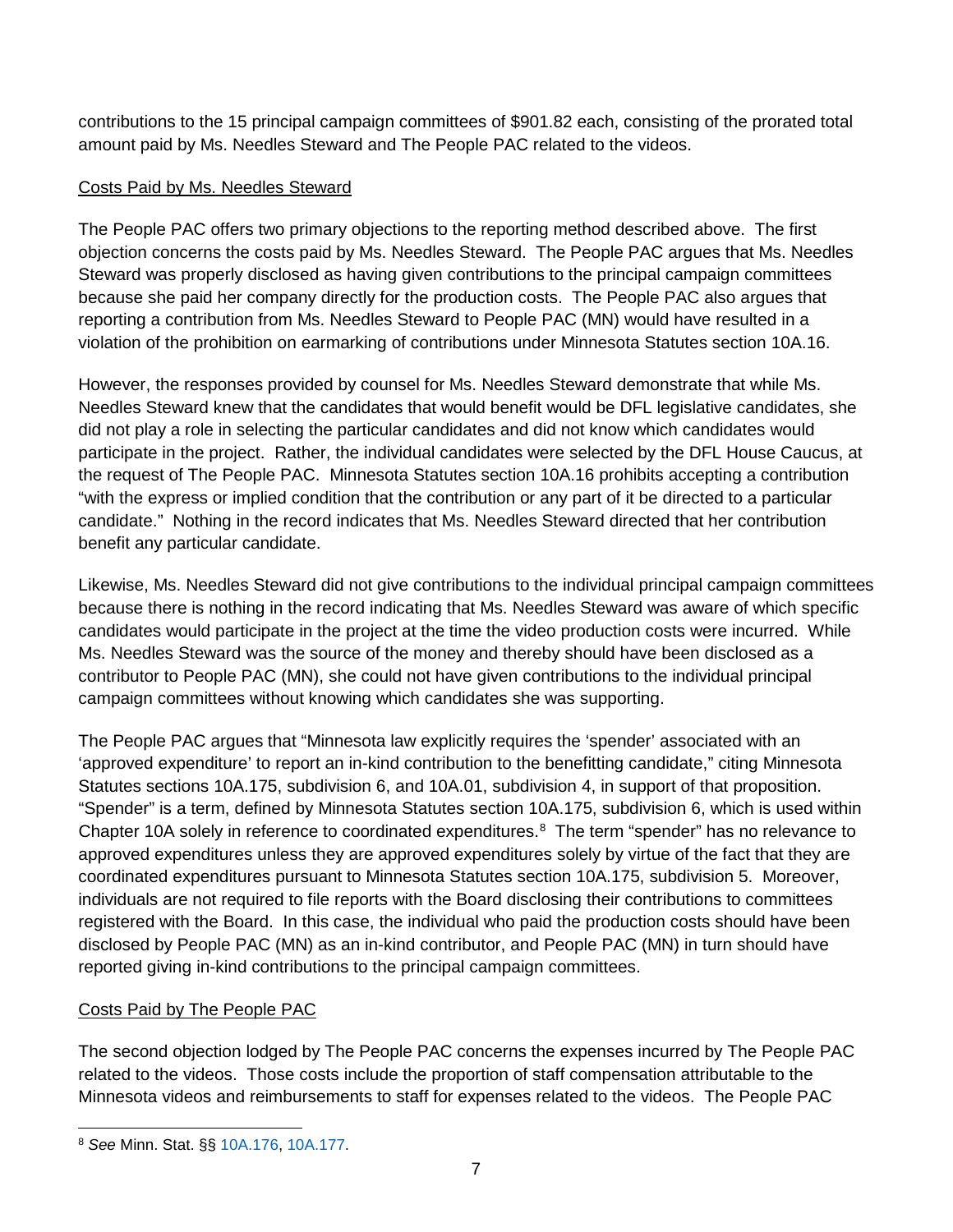argues that these expenses should neither be reported as campaign expenditures nor as in-kind contributions to the principal campaign committees.

The first argument offered by The People PAC is that "an organization is not required to treat employee salaries or monthly consultant fees as in-kind contributions in Minnesota, provided that such personnel remain under the organization's direction and control and no expenses are incurred specifically to benefit any particular candidate." The People PAC cites to Minnesota Rules 4503.0500, subpart 4, and 11 CFR sections 100.54 and 106.1, in support of that proposition. First, there is no need to consult federal regulations when applying the provisions of Chapter 10A because those regulations do not apply to Minnesota state elections. Second, Minnesota Rules 4503.0500, subpart 4, does not support the argument made by The People PAC. That rule says, in relevant part, that an "association that pays for or provides goods or services, or makes goods or services available, with the knowledge that they will be used for the benefit of a political committee or a political fund, is the contributor of those goods or services." In this case, The People PAC provided services knowing those services would be used for the benefit of specific principal campaign committees. Also, Minnesota Rules 4503.0500, subpart 4, is not exhaustive and cannot supplant the definitions of "approved expenditure," "contribution," and "donation in kind" provided by Minnesota Statutes section 10A.01, subdivisions 4, 11, and 13, respectively.<sup>[9](#page-7-0)</sup>

Whether an individual remains under the direction and control of an association or political committee is not determinative of whether a contribution has been made by that association or committee to a principal campaign committee in the form of the services provided by that individual.<sup>[10](#page-7-1)</sup> The People PAC paid for the services of its employees and a contractor, knowing that those services would benefit specific candidates. No relinquishment of control over those personnel is necessary to conclude that inkind contributions were made to 15 Minnesota legislative candidates.

In this instance, what matters is whether the services performed or item produced by such personnel constituted an expenditure pursuant to Minnesota Statutes section 10A.01, subdivision 9, and if so, whether the expenditure was an approved expenditure, pursuant to Minnesota Statutes section 10A.01, subdivision 4. The People PAC appears to argue that its personnel expenses were not expenditures under Minnesota law because they were not "made or incurred for the purpose of influencing the nomination or election of a candidate."<sup>11</sup> The People PAC argues that it did not expend funds specifically to influence Minnesota elections. This argument is belied by the fact that The People PAC directed its staff and a contractor to assist with the production of campaign videos for 15 Minnesota legislative candidates, then provided copies of those videos to the individual candidates. If taken to its logical extreme, the argument offered by The People PAC would allow it to provide unlimited staff support and services directly to Minnesota legislative candidates without disclosing that spending to the Board, simply

<span id="page-7-0"></span><sup>9</sup> [Minnesota Rules 4503.0500, subpart](https://www.revisor.mn.gov/rules/4503.0500/) 4, could be read hyper literally in conjunction with [Minnesota](https://www.revisor.mn.gov/statutes/cite/10A.01#stat.10A.01.27) Statutes section [10A.01, subdivision](https://www.revisor.mn.gov/statutes/cite/10A.01#stat.10A.01.27) 27, to exclude from the term "contributor" any individual or association that gives a contribution to a principal campaign committee or a political party unit, as opposed to a political committee or fund. The Board declines to adopt such an interpretation. In addition to the reasons cited above, such an interpretation would lead to absurd results and is contradictory to the Board's longstanding interpretation of Chapter 10A. *See, e.g.,* [Advisory Opinion 341](https://cfb.mn.gov/pdf/advisory_opinions/AO341.pdf) (June 6, 2002).

<span id="page-7-1"></span><sup>10</sup> *See, generally*, [Advisory Opinion 365](https://cfb.mn.gov/pdf/advisory_opinions/AO365.pdf) (Feb. 22, 2005) and [Advisory Opinion 381](https://cfb.mn.gov/pdf/advisory_opinions/AO381.pdf) (May 16, 2006), which discuss services provided to candidates as in-kind contributions without reference to whether the individuals providing the services came under the direction or control of the candidates.

<span id="page-7-2"></span><sup>11</sup> [Minn. Stat. § 10A.01, subd.](https://www.revisor.mn.gov/statutes/cite/10A.01#stat.10A.01.9) 9.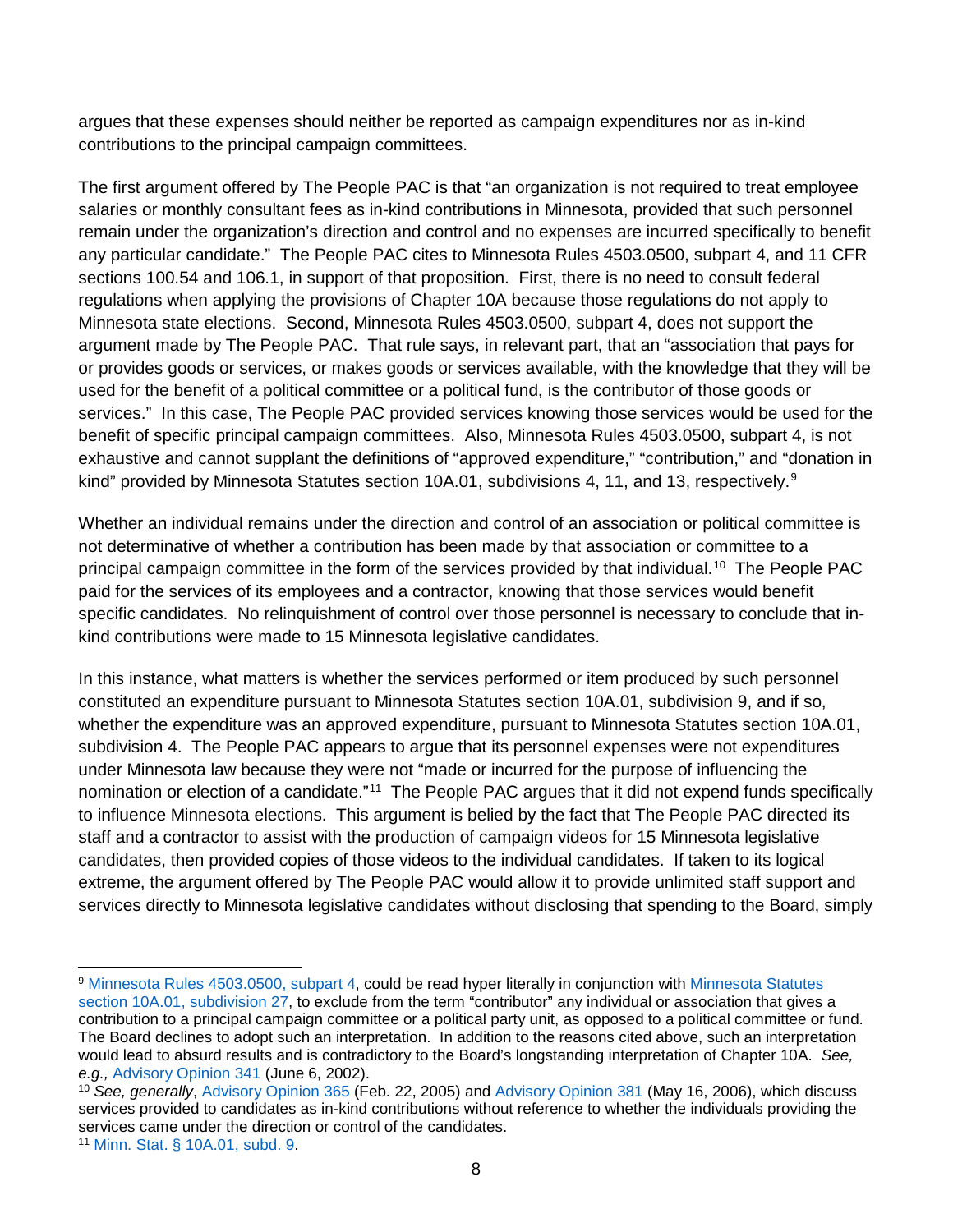because its staff and contractors remained under the direction and control of The People PAC. Nothing in Chapter 10A dictates that result.

The People PAC also states that treating its prorated personnel expenses as an in-kind contribution would require a national organization, such as itself, to "register a PAC in Minnesota, separately compensate these employees or consultants from the Minnesota PAC, and report these prorated expenses as in-kind contributions." The conclusion as to reporting expenses as in-kind contributions is correct. The conclusion concerning being required to register a political committee or fund with the Board is correct as well, to the extent that the organization in question gives contributions to more than three committees, funds, or party units, within a calendar year. An association that gives contributions to three or less committees, funds, or party units in a calendar year is not required to be registered with the Board, but must provide any financial disclosure required by Minnesota Statutes section 10A.27, subdivisions 13 and 15.

The third conclusion is incorrect. A political committee registered with the Board is not required to compensate employees and contractors separately from an affiliated national organization. Rather, the prorated amount of the national organization's personnel expenses, which are attributable to efforts to influence the nomination or election of an "an individual who seeks nomination or election as a state constitutional officer, legislator, or judge,"[12](#page-8-0) may be reported as in-kind contributions from the national organization to the political committee or fund registered with the Board. If a committee or fund registered with the Board makes approved expenditures or otherwise gives contributions to a candidate, political committee or fund, or party unit, those contributions must be reported accordingly. In the case of People PAC (MN), that calculation is straightforward. The committee needs to combine the amount spent by The People PAC (\$7,449.17) with the costs paid by Ms. Needles Steward (\$6,078.14), then divide the total (\$13,527.31) by 15. The approved expenditures made by People PAC (MN) per candidate were \$901.82.

## In-Kind Contribution to Heather Edelson for House

Counsel for Rep. Edelson appeared before the Board in executive session on October 2, 2019. Counsel asserted that costs incurred to produce the campaign video were not an in-kind contribution to the Edelson committee, and to the extent those costs were an expenditure, they were an independent expenditure rather than an approved expenditure. Rep. Edelson's counsel stated that Rep. Edelson "was disappointed with the final video which was not consistent with the messaging of her campaign," and "[i]f Rep. Edelson had hired a vendor to prepare the video, she would have rejected the product and there would have been no reportable transaction. The fact that this video was prepared as a potential inkind contribution should not eliminate the candidate's ability to refuse to accept the contribution if she is not satisfied with the final result." Counsel for Rep. Edelson stated that "[w]hatever 'express or implied consent' may have existed was revoked. If the People PAC chose to post the video online, it made that decision independently from the candidate." Counsel for Representative Edelson also argued that "Rep. Edelson is being compelled to accept the in-kind contribution of the video even though she refused to accept or use the final product simply because The People PAC independently chose to make the video available to the public." Rep. Edelson submitted a sworn declaration stating that shortly after receiving a

<span id="page-8-0"></span> <sup>12</sup> [Minn. Stat. § 10A.01, subd. 10.](https://www.revisor.mn.gov/statutes/cite/10A.01#stat.10A.01.10)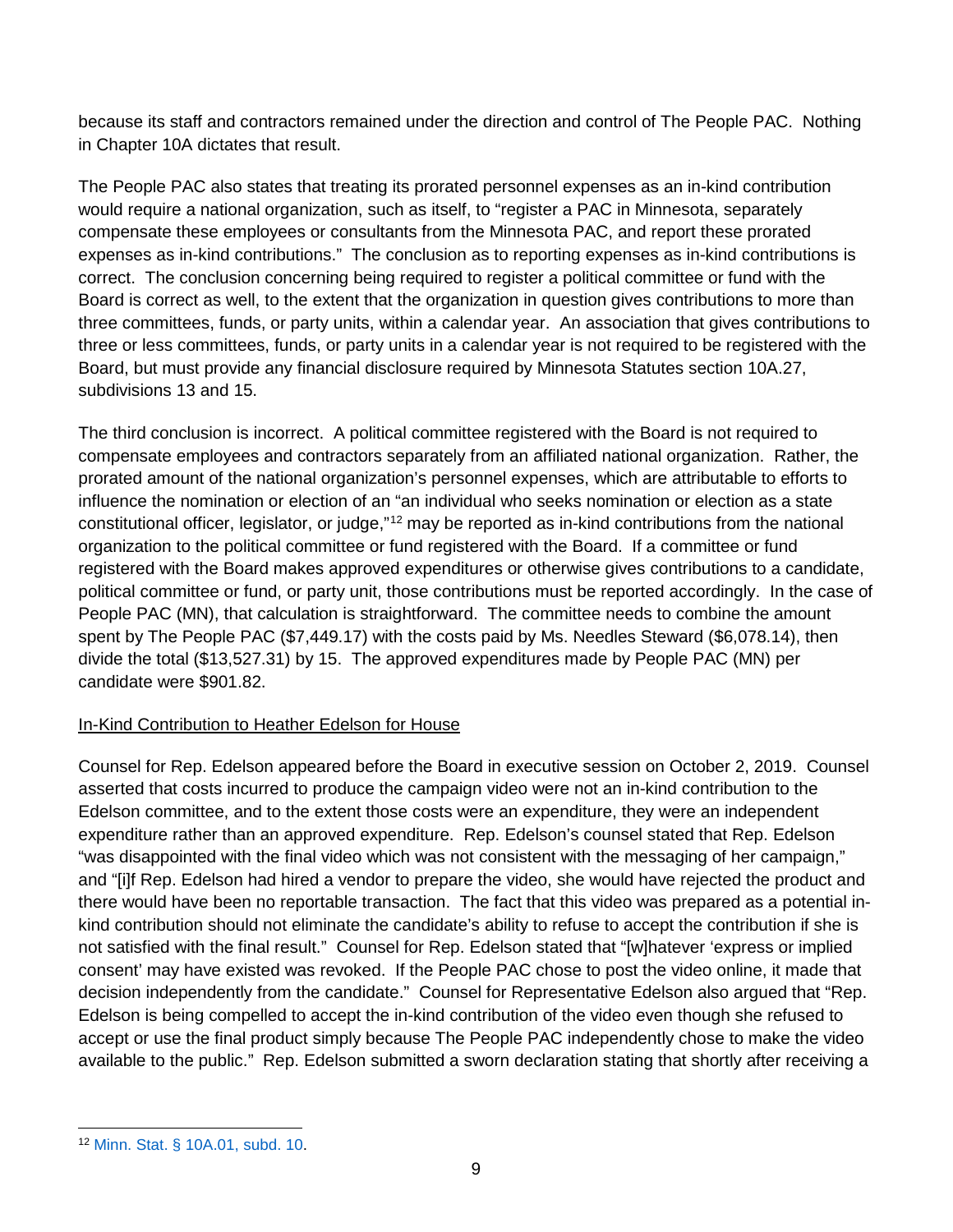link to her video, she informed Ms. Bachman via telephone that her committee would not use the video in the campaign.

In evaluating counsel's argument, the Board reviewed the definitions of campaign expenditure, approved expenditure, and independent expenditure, and the definition of coordinated in Minnesota Statutes section 10A.175 as applied in Minnesota Statutes section 10A.176. Minnesota Statutes section 10A.01, subdivision 9, states in relevant part:

"Campaign expenditure" or "expenditure" means a purchase or payment of money or anything of value, or an advance of credit, made or incurred for the purpose of influencing the nomination or election of a candidate or for the purpose of promoting or defeating a ballot question.

… Except as provided in clause (1), "expenditure" includes the dollar value of a donation in kind.

Minnesota Statutes section 10A.01, subdivision 4, defines "approved expenditure" to mean

an expenditure made on behalf of a candidate by an entity other than the principal campaign committee of the candidate, if the expenditure is made with the authorization or expressed or implied consent of, or in cooperation or in concert with, or at the request or suggestion of the candidate, the candidate's principal campaign committee, or the candidate's agent. An approved expenditure is a contribution to that candidate.

Minnesota Statutes section 10A.01, subdivision 18, defines "independent expenditure" to mean

an expenditure expressly advocating the election or defeat of a clearly identified candidate, if the expenditure is made without the express or implied consent, authorization, or cooperation of, and not in concert with or at the request or suggestion of, any candidate or any candidate's principal campaign committee or agent.

Minnesota Statutes section 10A.175, subdivision 5, defines "coordinated" to mean

with the authorization or expressed or implied consent of, or in cooperation or in concert with, or at the request or suggestion of the candidate. A coordinated expenditure is an approved expenditure under section 10A.01, subdivision 4.

Minnesota Statutes section 10A.176, subdivision 1, provides:

An expenditure described in this section that expressly advocates for the election of the candidate or the defeat of the candidate's opponent is a coordinated expenditure and is not independent under section 10A.01, subdivision 18.

Minnesota Statutes section 10A.176, subdivisions 6 and 7, provide that an expenditure is coordinated when any of these actions occur:

Subd. 6. Spender-provided information. An expenditure is a coordinated expenditure if the expenditure is made when:

(1) the spender provides information to the candidate regarding the expenditure's contents, intended audience, timing, location or mode, volume, or frequency; and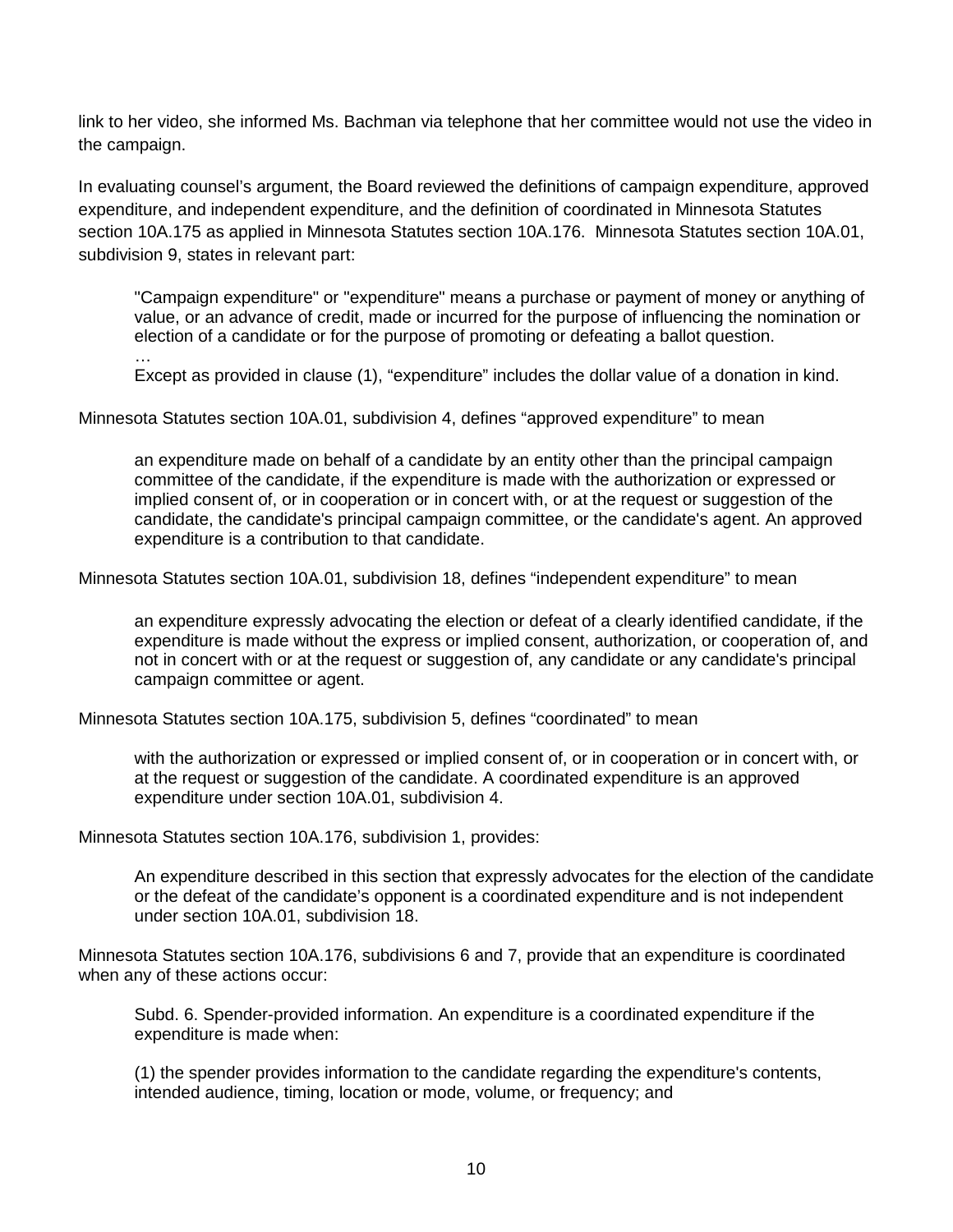(2) the information is provided to the candidate before the expenditure is communicated to the public.

Subd. 7. Candidate's participation. An expenditure is a coordinated expenditure if the expenditure is made with the candidate's participation in the following:

(1) any of the processes required for the creation and development of the expenditure, including budgeting decisions, media design, acquisition of graphics and text, production, and distribution of the final product; or

(2) any decision regarding the content, timing, location, intended audience, volume of distribution, or frequency of the expenditure.

The People PAC incurred direct costs, and used a portion of the contribution from Ms. Needles Steward, to produce Ms. Edelson's video.<sup>[13](#page-10-0)</sup> Rep. Edelson agreed to the contribution of the video. That action made the video an approved expenditure as defined above. Further, The People PAC provided information to Rep. Edelson regarding the content of her video prior to the video becoming available to the public. Rep. Edelson also participated in the processes required for the creation of her video as well as decisions regarding the content of the video. Therefore, the costs paid to produce the video for Rep. Edelson were a coordinated expenditure, as provided in Minnesota Statutes section 10A.176, and cannot be classified as an independent expenditure.

Counsel for Rep. Edelson argues that a candidate is able to revoke consent, or otherwise negate the fact that the candidate agreed to and coordinated with an approved expenditure. If that option existed, a candidate could participate in the production of an advertisement, revoke consent, and the costs of the advertisement and its subsequent distribution would be independent expenditures despite the fact that the candidate directly participated in the production of the advertisement. The Board is not persuaded that Chapter 10A permits a candidate to change an approved expenditure into an independent expenditure.

The argument offered by counsel for Rep. Edelson asserts that no expenditure existed until the video was made available to the public. However, Chapter 10A defines "expenditure" in a manner that requires an expenditure to exist as soon as there is an in-kind contribution. Moreover, the definitions of "expenditure" and "approved expenditure" within Chapter 10A are not limited to communications. These findings do not compel the Edelson committee "to accept the in-kind contribution of the video even though she refused to accept or use the final product simply because The People PAC independently chose to make the video available to the public." The approved expenditure made by People PAC (MN) on behalf of the Edelson committee consisted of the percentage of costs incurred to produce the videos that were attributable to Rep. Edelson's video. Those costs were incurred when Rep. Edelson decided to participate in the production of the video, which occurred prior to the date The People PAC made Rep. Edelson's video available to the public on the internet through a YouTube channel.

The Board has no reason to doubt that Rep. Edelson was not satisfied with the finished video. However, when a campaign committee agrees to an offer of an approved expenditure the committee is in effect

<span id="page-10-0"></span><sup>&</sup>lt;sup>13</sup> The costs related to the video paid by The People PAC were in-kind contributions from The People PAC to People PAC (MN). By definition, the term "expenditure' includes the dollar value of a donation in kind," so the inkind contributions received by People PAC (MN) resulted in in-kind expenditures in an equivalent amount.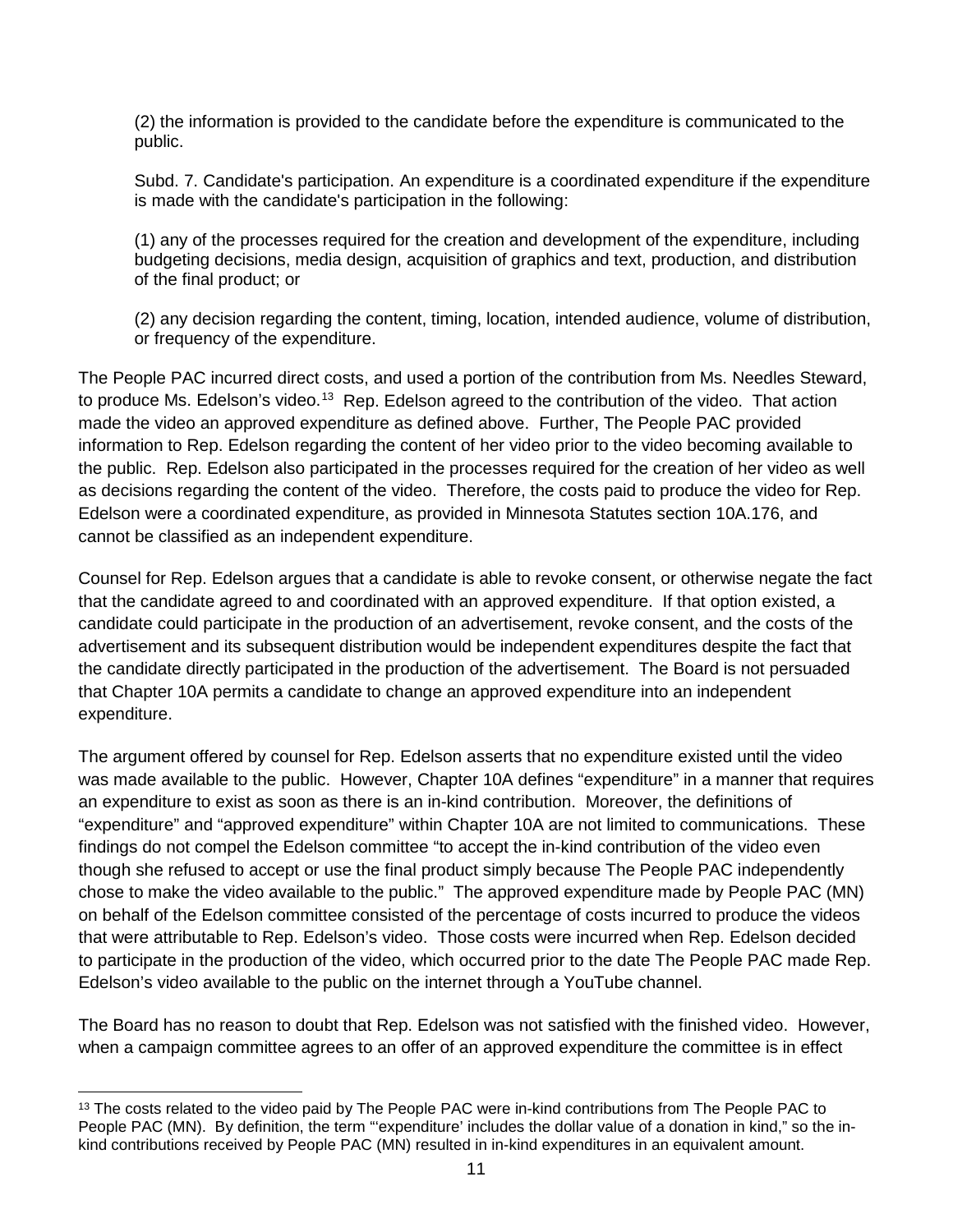delegating authority to a third party to make an expenditure for the committee. That loss of control is the reason why some committees accept only cash contributions.

# **Violations of the Aggregate Special Source Contribution Limit**

Minnesota Statutes section 10A.27, subdivision 11, limits the total amount of contributions that a candidate may accept from lobbyists, political committees and funds, and associations not registered with the Board. For the 2017-2018 election cycle, the limit for a candidate for state representative was \$13,100. For the Senate District 13 special election, the aggregate special source limit was \$18,900.

When the \$901.82 in approved expenditures made by People PAC (MN) is included, four principal campaign committees exceeded the aggregate special source limit and one principal campaign committee exceeded the limit by more than it would have otherwise. The responses provided to Board staff make it clear that with the exception of the Edelson committee, the principal campaign committees relied upon the "In-Kind Contribution Form" in reporting the source of the in-kind contribution to be an individual, rather than a political committee or association not registered with the Board.

The committees that exceeded the limit must return to special source contributors the amount by which each committee exceeded the aggregate special source limit to bring the committees into compliance with Minnesota Statutes section 10A.27, subdivision 11. However, because those committees acted in good faith when they relied upon the "In-Kind Contribution Form" the Board will not impose civil penalties against them related to the excess special source contributions caused by People PAC (MN)'s approved expenditures.

# **Late Filing Fee for No-Change Statement Filed in Lieu of People PAC (MN)'s Pre-General Report**

The Board "must waive that portion of a late filing fee or a civil penalty imposed for the late filing of a report or statement under this chapter for which the requester demonstrates good cause for the late filing or submission."[14](#page-11-0) People PAC (MN) states that Mr. Hirschorn mailed the no-change statement filed in lieu of the 2018 pre-general report prior to the due date of October 29, 2018. People PAC (MN) has not provided documentation of when the no-change statement was mailed.

## **Based on the above background and analysis, the Board makes the following:**

# **Findings of Fact**

- 1. The People PAC is a political action committee registered with the FEC and not registered with the Minnesota Campaign Finance and Public Disclosure Board. The People PAC's executive director is Mara Gerstein. The People PAC registered a separate political committee named People PAC with the Board on September 11, 2018. Michael Hirschorn serves as the treasurer of each of those committees.
- 2. Colleen Needles Steward is an individual who paid her company \$6,078.14 for costs associated with producing campaign videos for 15 Minnesota legislative candidates in 2018. At the time those costs

<span id="page-11-0"></span> <sup>14</sup> [Minn. Stat. § 10A.02, subd.](https://www.revisor.mn.gov/statutes/cite/10A.02#stat.10A.02.15) 15.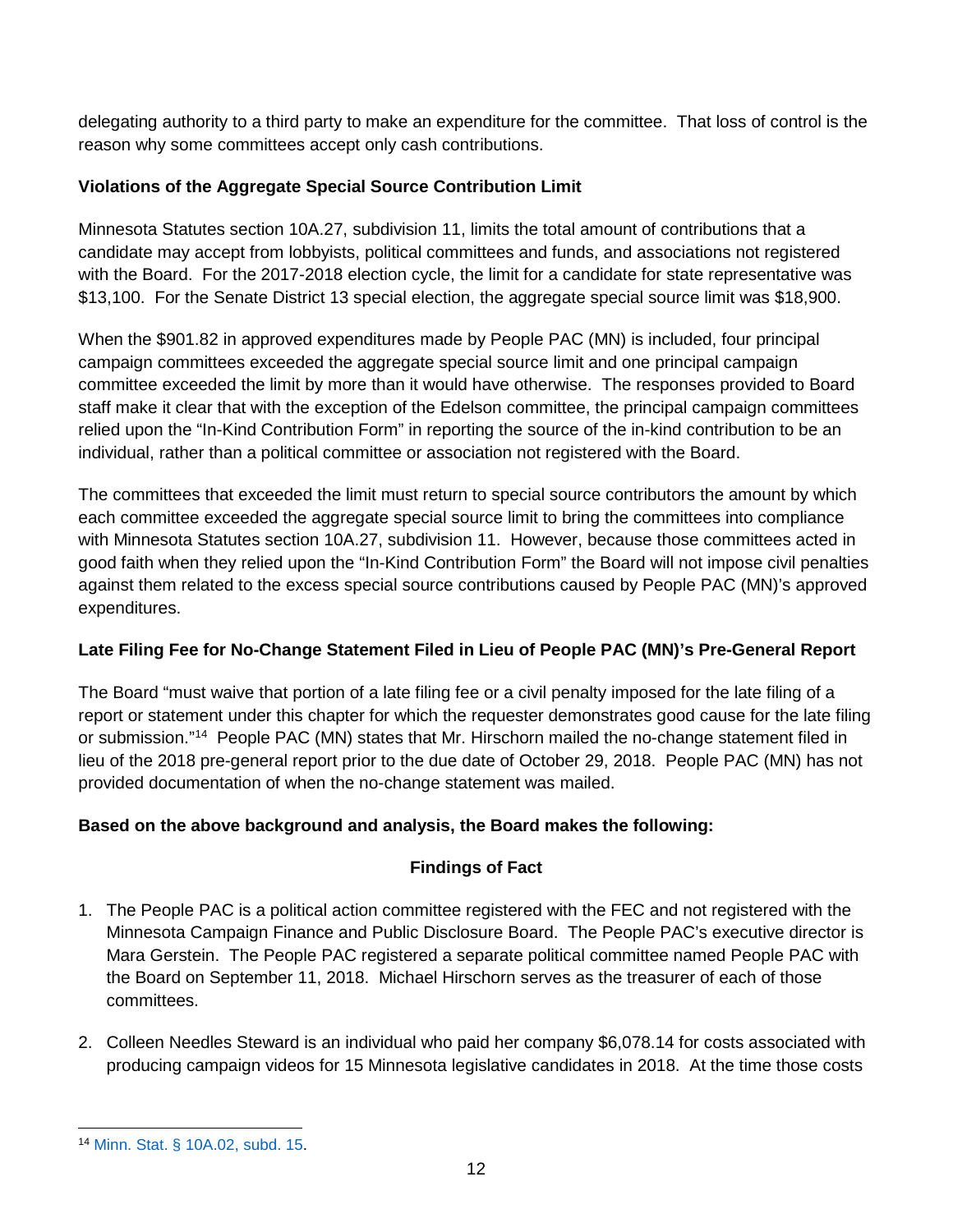were incurred, Ms. Needles Steward was not aware of which specific candidates would participate in the project and she did not play a role in selecting which candidates would be invited to participate.

- 3. The DFL House Caucus and DFL Senate Caucus are political party units registered with the Board. The DFL House Caucus, at the request of The People PAC, invited specific candidates to participate in the project.
- 4. Fourteen Minnesota House candidates and one Minnesota Senate candidate participated in the project and The People PAC provided each with copies of their campaign video.
- 5. The People PAC incurred \$7,449.17 in costs related to producing campaign videos for 15 specific Minnesota legislative candidates.
- 6. Fourteen principal campaign committees disclosed, on reports of receipts and expenditures filed with the Board, an in-kind contribution from "Colleen Steward" related to the video production services received. The source of each contribution was reported to be an individual, rather than a special source contributor, due to guidance provided by The People PAC and forwarded to the principal campaign committees by the DFL House Caucus. That guidance was given by The People PAC in an attempt to ensure that it complied with federal law. The 14 principal campaign committees are Robert Bierman for MN House, Huot for House, Volunteers for Kelly Moller, Kristin Bahner for State Representative, Friends for Karla (Scapanski), People for Gail Kulp, Ginny Klevorn for Representative, Brand (Jeff) for House, Neighbors for Dan (Wolgamott), Carlie (Kotyza-Witthuhn) for House, Friends for Aric (Putnam), the Wazlawik (Ami) Volunteer Committee, Erin (Koegel) for Minnesota, and Perske (Joe) for Senate.
- 7. The Heather Edelson for House committee did not disclose a contribution related to the project because the candidate did not use the campaign video provided by The People PAC.
- 8. The aggregate special source contribution limit applicable to Minnesota House candidates during the 2017-2018 election cycle was \$13,100, pursuant to Minnesota Statutes section 10A.27, subdivision 11. The aggregate special source limit applicable to the Perske committee during its special election campaign was \$18,900.
- 9. The no-change statement filed in lieu of People PAC (MN)'s 2018 pre-general report of receipts and expenditures was due October 29, 2018, and was not received by the Board until November 23, 2018.

### **Based on the above analysis and findings of fact, the Board makes the following:**

### **Conclusions of Law**

- 1. Colleen Needles Steward's payment of \$6,078.14 to her company for the video production costs was an in-kind contribution of \$6,078.14 to People PAC (MN).
- 2. The People PAC's payment of \$7,449.17 for expenses related to the videos was an in-kind contribution totaling \$7,449.17 to People PAC (MN).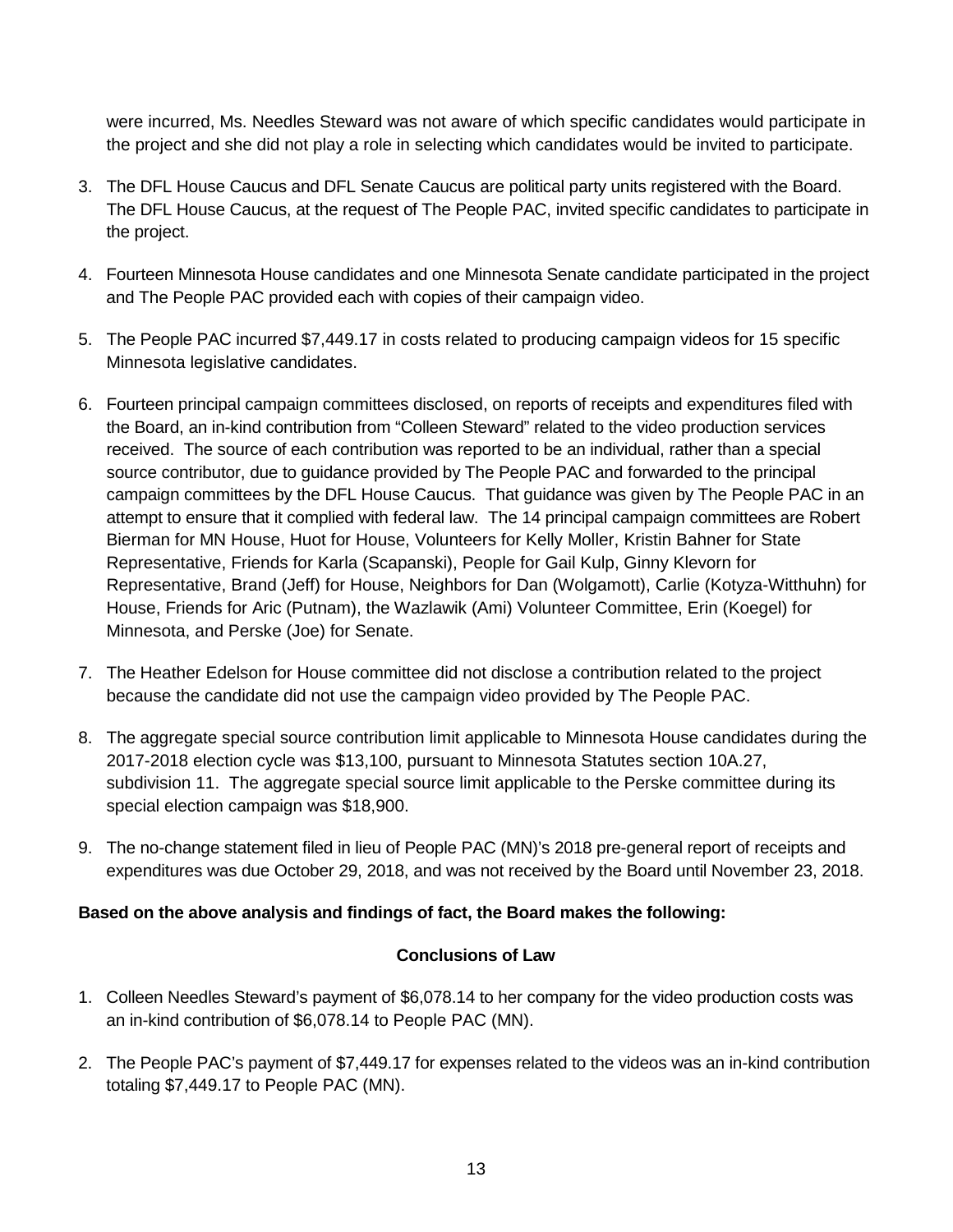- 3. People PAC (MN) made approved expenditures of \$901.82 each on behalf of 15 principal campaign committees on or before October 19, 2018. Each \$901.82 approved expenditure was thereby an inkind contribution from People PAC (MN) to one of those committees. The 15 principal campaign committees are Robert Bierman for MN House, Huot for House, Volunteers for Kelly Moller, Kristin Bahner for State Representative, Friends for Karla (Scapanski), People for Gail Kulp, Heather Edelson for House, Ginny Klevorn for Representative, Brand (Jeff) for House, Neighbors for Dan (Wolgamott), Carlie (Kotyza-Witthuhn) for House, Friends for Aric (Putnam), the Wazlawik (Ami) Volunteer Committee, Erin (Koegel) for Minnesota, and Perske (Joe) for Senate.
- 4. When the People PAC (MN) contribution is included, during the 2017-2018 election cycle the Edelson committee exceeded the aggregate special source contribution limit by \$747.41, the Klevorn committee exceeded the limit by \$737.41, the Brand committee exceeded the limit by \$51.82, and the Koegel committee exceed the limit by \$2,727.41. When the People PAC (MN) contribution is included, during the Senate District 13 special election cycle the Perske committee exceeded the aggregate special source limit by \$876.82.
- 5. There was no intent by The People PAC, People PAC (MN), the DFL House Caucus, the DFL Senate Caucus, or any of the principal campaign committees or individuals named herein to circumvent the aggregate special source contribution limit in violation of Minnesota Statutes section 10A.29.
- 6. People PAC (MN) has not demonstrated good cause for the late filing of the no-change statement that was due October 29, 2018, and the Board declines to waive the late filing fee.

### **Based on the above findings of fact and conclusions of law, the Board issues the following:**

#### **Order**

- 1. Within 30 days of the date of this order, People PAC (MN) must file amended 2018 September and pre-general reports of receipts and expenditures disclosing receipt of in-kind contributions totaling \$6,078.14 from Colleen Needles Steward and \$7,449.17 from The People PAC. The pre-general report must disclose outgoing in-kind contributions on October 19, 2018, of \$901.82 each given to the 15 principal campaign committees listed in conclusion of law number 3, described as "video production services," or something similar.
- 2. Within 10 days of the date of this order, People PAC (MN) must obtain from The People PAC the disclosure statement required by Minnesota Statutes section 10A.27, subdivision 13. The disclosure statement may consist of the reports of receipts and disbursements filed by The People PAC with the FEC covering the period from January 1 through November 26, 2018. Within 30 days of the date of this order, People PAC (MN) must provide an electronic or printed copy of the disclosure statement to the Board.
- 3. Within 30 days of the date of this order, each of the 15 principal campaign committees listed in conclusion of law number 3 must file an amended 2018 year-end or election-cycle-end report of receipts and expenditures, removing any \$982 in-kind contribution reported to have been received from "Colleen Steward," and disclosing receipt of a \$901.82 in-kind contribution on October 19, 2018, from People PAC (MN), Board registration number 41208. On their reports, the committees must describe the contribution as "video production services," or something similar.